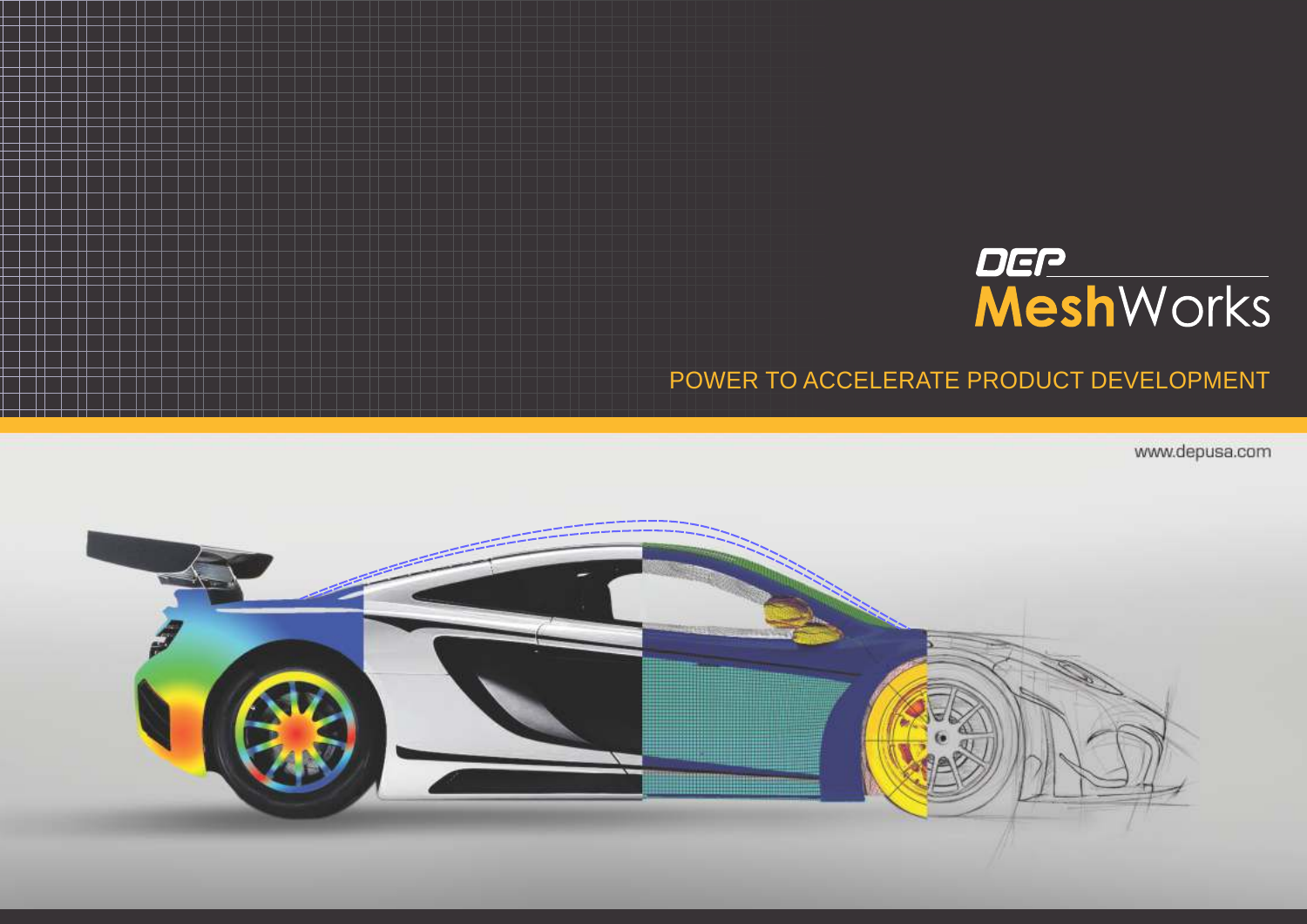## **About DEP**

Detroit Engineered Products (DEP) is an Engineering Solutions and Product Development company. Since its inception in 1998 in Troy, Michigan, USA, DEP is now a global company with footprint in Europe, China, Korea, Japan and India. DEP uses the accelerated and transformed product development process, accomplished by utilizing our proprietary platform, DEP MeshWorks, which rapidly reduces the development time of products for all segments.

Rapid time to market of new products across several industry sectors such as automotive, defense, aerospace, energy, oil & gas, consumer products and heavy equipment is a unique value proposition delivered to clients via DEPs world class engineers and the DEP MeshWorks platform.



*Smarter Solutions. Realized.*

#### **DEP MeshWorks technology transforms the product development process**















Full Vehicle CAE Morphing  $\sim$  Axle Tube Dia Parameter CAD Morphing CAD Morphing Non-Parametric Topology Optimization CFD Morphing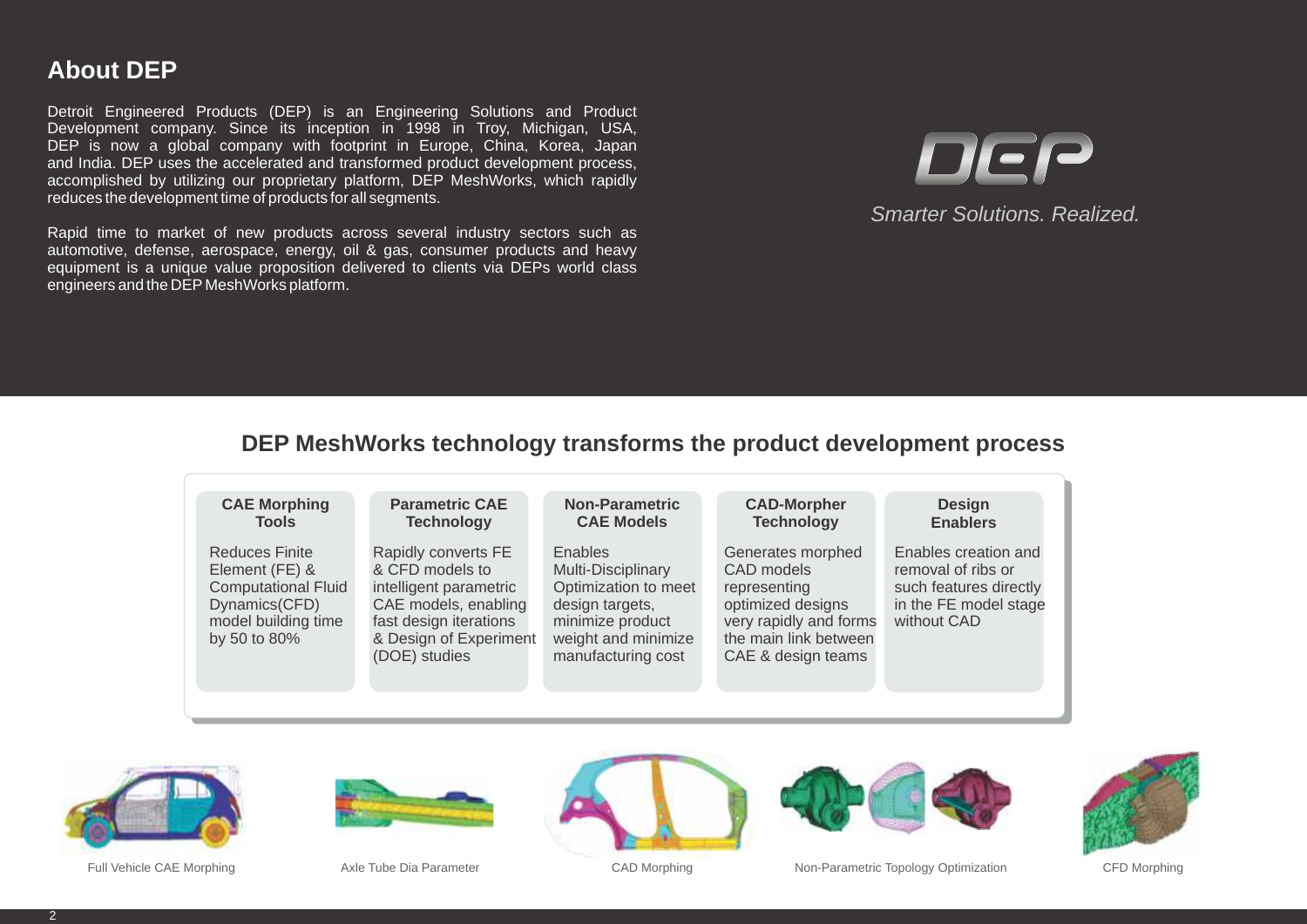## **CAE Morphing**

DEP MeshWorks is a feature based morphing tool that can rapidly morph existing FE and CFD models to match new geometry and/or to new proportions.

Component and full system level FE/CFD models (such as automotive vehicle Crash, NVH and durability models) can be morphed to fit target design features such as styling lines, sections, proportions etc. precisely.

A wide variety of morphing techniques such as control block (lower and higher order), direct parabolic, spherical, polycube and field based morphing are available to address varied applications.

An extensive set of automated and interactive tools to create 'control blocks' for assembly level morphing is available.

Specialized morphing such as fillet radius change, section change, pattern replication etc. are available.

Typical automotive morphing scenarios such as morphing to match styling, upper body to carry over under body matching, morphing sedan to station wagon or SUV etc. can be executed rapidly.

### **Concept Modeling**

MeshWorks has advanced cutting, blending and stitching functions to create early stage concept FE and CFD models very rapidly.

Local regions from the donor FE or CFD model can be cut, morphed and stitched to the target FE/CFD model resulting in a new concept quickly.

Concept FE components can be created using sections and director lines.

Concept FE features such as ribs, gussets, holes etc. can be created rapidly on existing models.



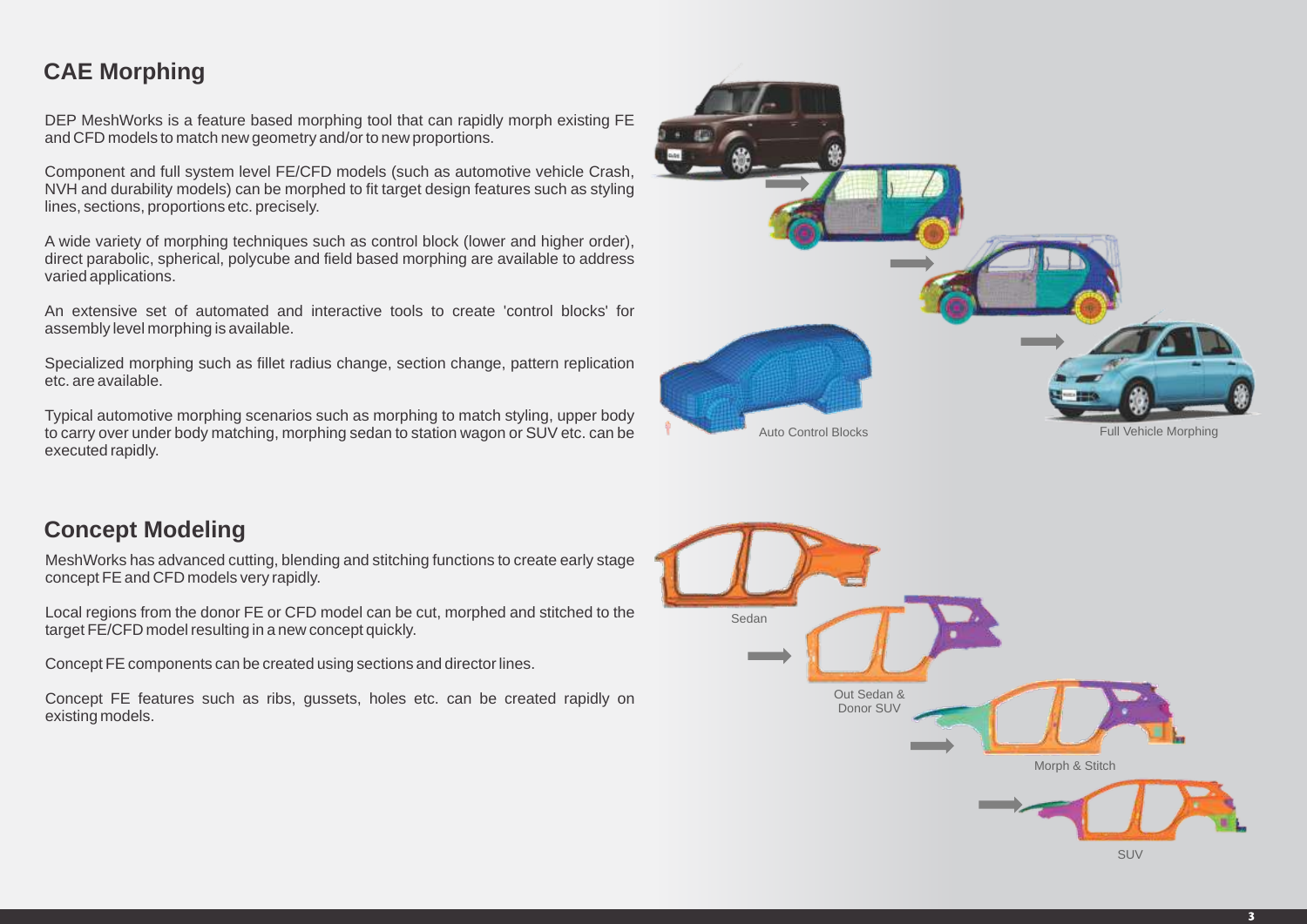#### **Remeshing & Re-assembly**

DEP MeshWorks has automated remeshing and re-assembly tools that will produce good quality meshes from morphed models, complete with new connectors in the morphed/remeshed zones.

Automatic remeshing can be applied on shell meshes and solid terra meshes with preservation of features, connections, loads, boundary conditions, shape parameters and element size control.

Assembly connectors such as spot welds, seam welds, adhesives, bolts, etc. will be intelligently regenerated as per design requirements.

For example, if an original spot-welded FE model is morphed to reduce its length, accordingly the morph-compressed region will be remeshed to the original element size and the spot-welds in the morphed region will be regenerated with the original pitch.





Depth & Width Parameter Changed



#### Fillet Radius Parameter Changed

#### **CAE Parameterization**

MeshWorks is a comprehensive CAE model parameterization engine with a broad range of categories of parameters that can be used at all stages of product development.

Categories of parameters include: gauge, shape, sections, spot weld pitch, seam-weldspacing, adhesive length, topology (member repositioning), features (number of holes, ribs, bulkheads, crush-initiators etc. in a given space) and general parameters.

Regular FE/CFD models can be converted to intelligent parametric FE/CFD models.

The parameters can be exercised as one-time execution or linked to Design of Experiments (DOE) and Multi-Disciplinary Optimization (MDO) schemes.

Multiple runnable CAE models (literally hundreds of them) can be generated automatically by exercising the parametric CAE models.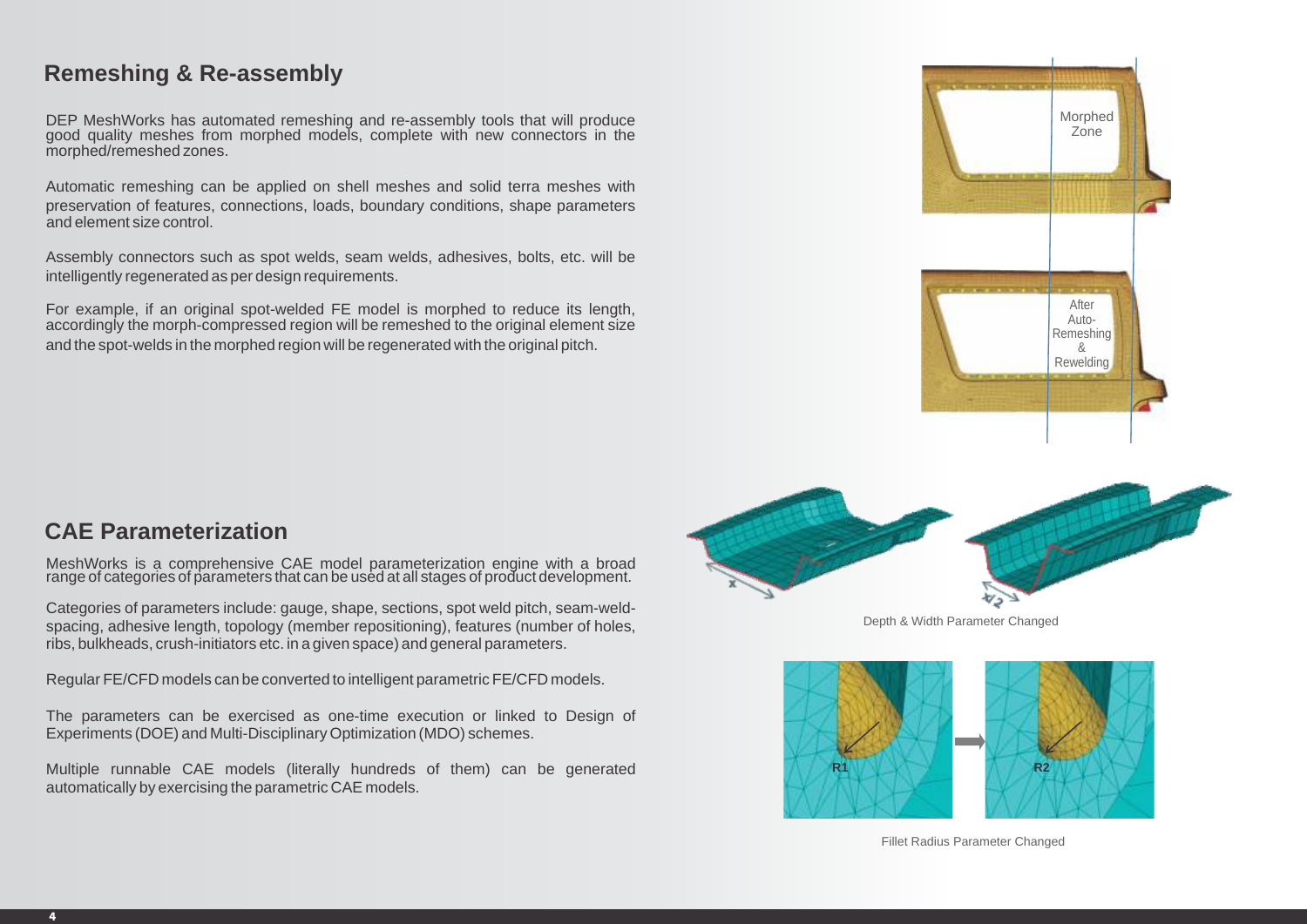## **CAD Morphing**

CAD Morpher is a transformational software from DEP which allows users to morph existing CAD data (Body structures, Powertrain and Chassis parts) directly to new shapes rapidly.

For example, the complete BIW CAD data of an existing production vehicle can be morphed and made to fit a new vehicle's styling data and/or proportions. Several months of CAD development can be reduced using DEP's patented CAD morphing technology.

CAD morphing can be carried out at all different stages of product development:

- A) Early concept stage: Existing donor CAD data can be morphed to target new styling data and vehicle proportions
- B) Vehicle architecture development: Existing BIW CAD data can be automatically updated to fit new sections as determined by architecture team
- C) Vehicle optimization: Existing CAD data can be updated to match optimized results obtained by the CAE team

Morphed CAD data thus obtained can be used for studies involving packaging, formability, styling, human factors, ergonomics, CAE, supplier sourcing etc. very early on in the program.



Auto Bead Creation



Auto Reinforcement Creation



Auto Tetra Rib Creation



Auto Part Extension



#### **Design Enablers**

MeshWorks has a powerful Design Enablers module that will allow users to automatically create typical design solutions required to improve Structural and CFD performance and reduce weight.

Typical Design Enablers available as automated 'ready-to-use' CAE solutions include: a) Beads, b) Darts, c) Bulk-Heads, d) Reinforcements, e) Holes/Slots, f) Part Extension/Contraction, g) Shell Rib, h) Tetra-Rib, i) Tailor Welded & Rolled Blank – TWB/TRB etc.

All of the above can be created very easily without the user having to manually create geometry, mesh or connections – sufficient to provide inputs at a high level as if a design engineer would do.

The Design Enablers can be executed as an integrated solution complete with properties, materials, connectors etc.

The Design Enablers can be executed as a single instance or as a parameter with multiple instances.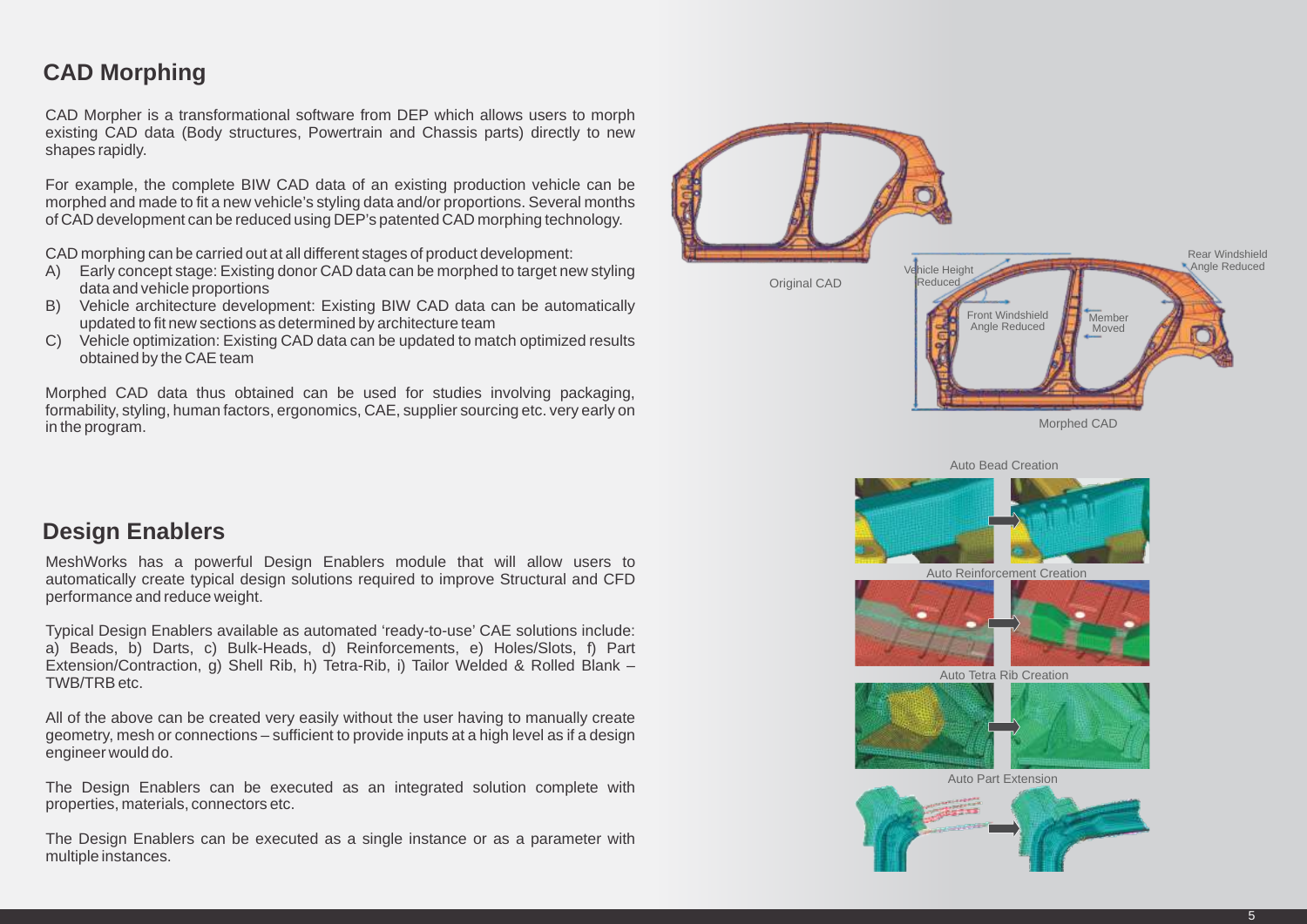#### **Advanced Meshing**

Using the advanced meshing capabilities of DEP MeshWorks, one can perform advanced meshing operations such as 'Tetra-Boolean' operations, acoustic cavity meshing, auto-rib creation etc. typically not found in other pre-processors.



Retain All-Feature Insert







### **Engineering Software Wizards**

DEP's custom software wizards offer the following benefits:

- Automate standard CAE processes
- Significant productivity gains
- Institutionalize standard processes
- Reduce training time spent on new hires
- Produce consistent results

*Full Vehicle Morphing Wizard:* This Wizard automates full vehicle morphing process by automating control block creation and mapping them to target styling data.

*Engine Durability Wizard:* This Wizard automates the complete engine durability process starting from CAD clean-up, meshing, assembly and automated report generation.

*Air Bag Modeling Wizard:* This Wizard automates the creation of Passenger Air Bag FE models taking basic dimensions of the bag, number of tethers, number of holes etc. as inputs.



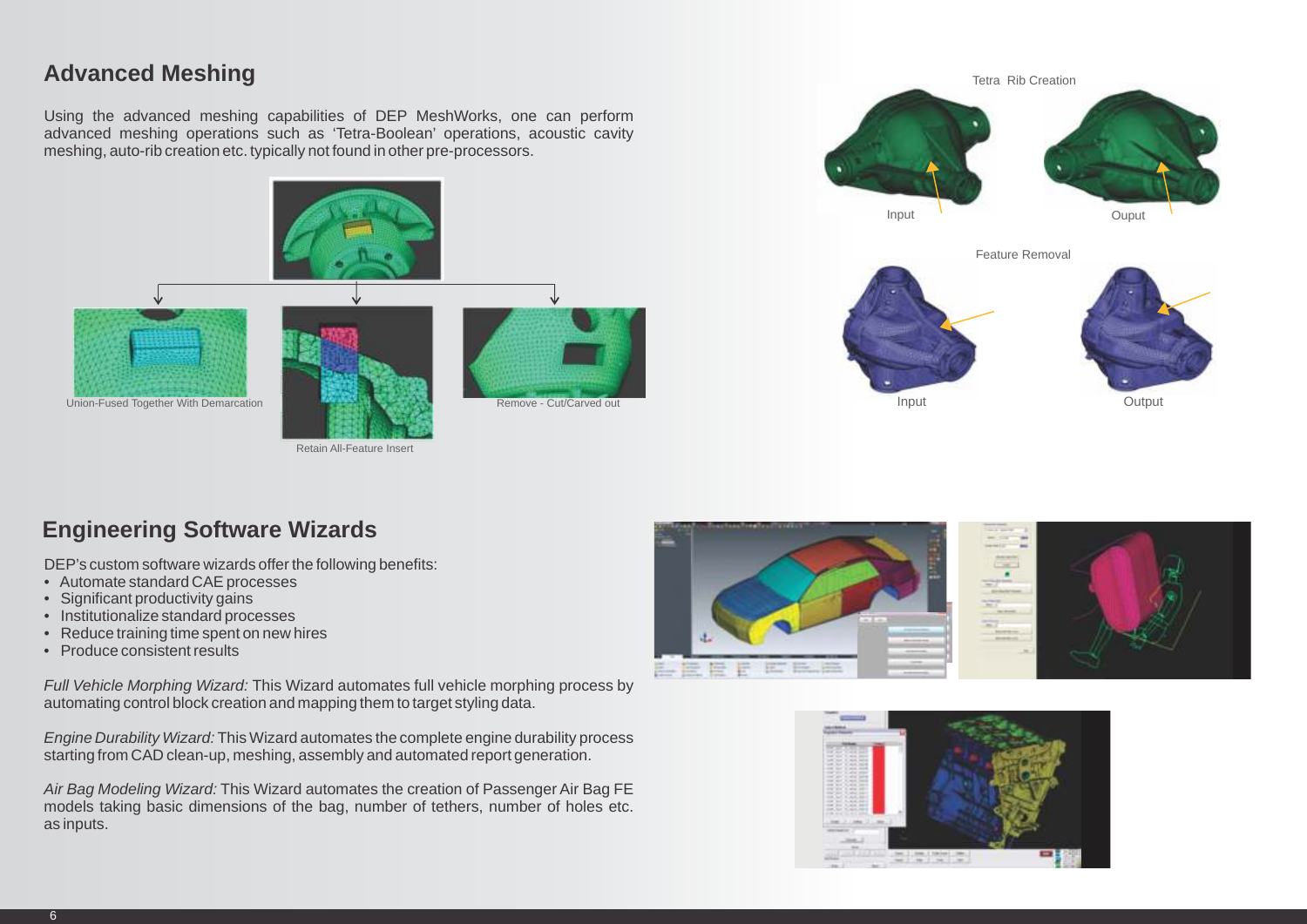## **Multi- Disciplinary Optimization**

DEP MeshWorks based Parametric and Non-Parametric CAE models enable Multi-Disciplinary Optimization to meet design targets, minimize product weight and minimize manufacturing cost.

Meshworks parametric models can robustly generate multiple runnable analysis data sets given a Design of Experiments (DOE) matrix. It can be executed in a batch mode and can be integrated within automated work flows.

Ready interface is available to major optimization software such as Isight, ModeFrontier, Heeds, Optimus, LSOPT, etc.



## **Supporting Platforms**

- Windows 64 Bit (XP, 7, Windows Server 2008 SP2)
- Linux 64 Bit (Redhat Linux, SUSE Enterprise Linux)

#### **CAD and Solver Interface**

| ParaSolid   | CatiaV4&V5 | Nastran | LS-Dyna        | Fluent             |
|-------------|------------|---------|----------------|--------------------|
| <b>STEP</b> | $\Box$     | Abagus  | Pam-Crash      | Sctetra            |
| <b>IGES</b> | UG/MX      | Ansys   | <b>Radioss</b> | Star <sub>CD</sub> |
|             |            |         |                | Converge           |